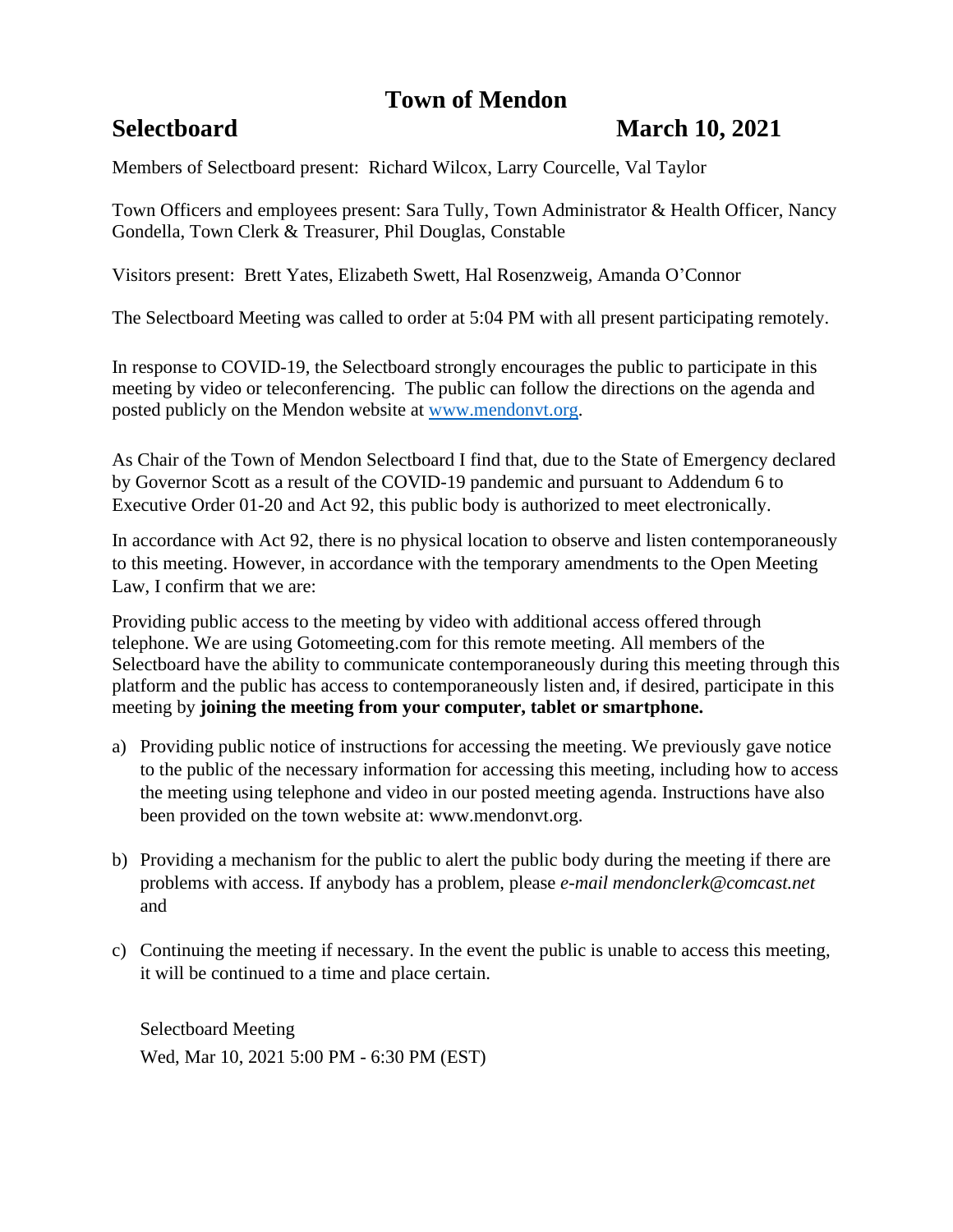### **Please join my meeting from your computer, tablet or smartphone.**

<https://global.gotomeeting.com/join/624239701>

**You can also dial in using your phone.** United States: [+1 \(872\) 240-3212](tel:+18722403212,,624239701)

**Access Code:** 624-239-701

New to GoToMeeting? Get the app now and be ready when your first meeting starts: <https://global.gotomeeting.com/install/624239701>

Please note that all votes taken during this meeting that are not unanimous will be done by roll call vote, in accordance with the law.

Let's start the meeting by taking a roll call attendance of all members participating in the meeting.

Roll call: Richard Wilcox, Larry Courcelle, Val Taylor

Agenda: R. Wilcox moved to approve the agenda with the addition of seasonal posting of roads, payroll for 3/8/21 and to reschedule the next Selectboard Meeting. Motion seconded by L. Courcelle. The Selectboard unanimously approved the motion.

#### Announcement

**Public Invited to Comment on Aitken State Forest Draft Management Plan:** members of the public who wish to review and comment on the plan can visit *<https://arcg.is/0KinX5>* to learn about the Aitken State Forest draft plan and to take the public comment survey. Comment can also be shared by email to [ANR.AitkenSFPublicComment@vermont.gov.](mailto:ANR.AitkenSFPublicComment@vermont.gov)

## Annual Organizational Matters

Motion by L. Courcelle to appoint Richard Wilcox, Chair of the Selectboard. Motion seconded by L. Courcelle. The motion passed unanimously.

Motion by R, Wilcox to appoint Larry Courcelle, Vice-Chair of the Selectboard. Motion seconded by R. Wilcox. The motion passed unanimously.

Motion by L. Courcelle to appoint Sara Tully, Clerk of the Selectboard. Motion seconded by R. Wilcox. The motion passed unanimously.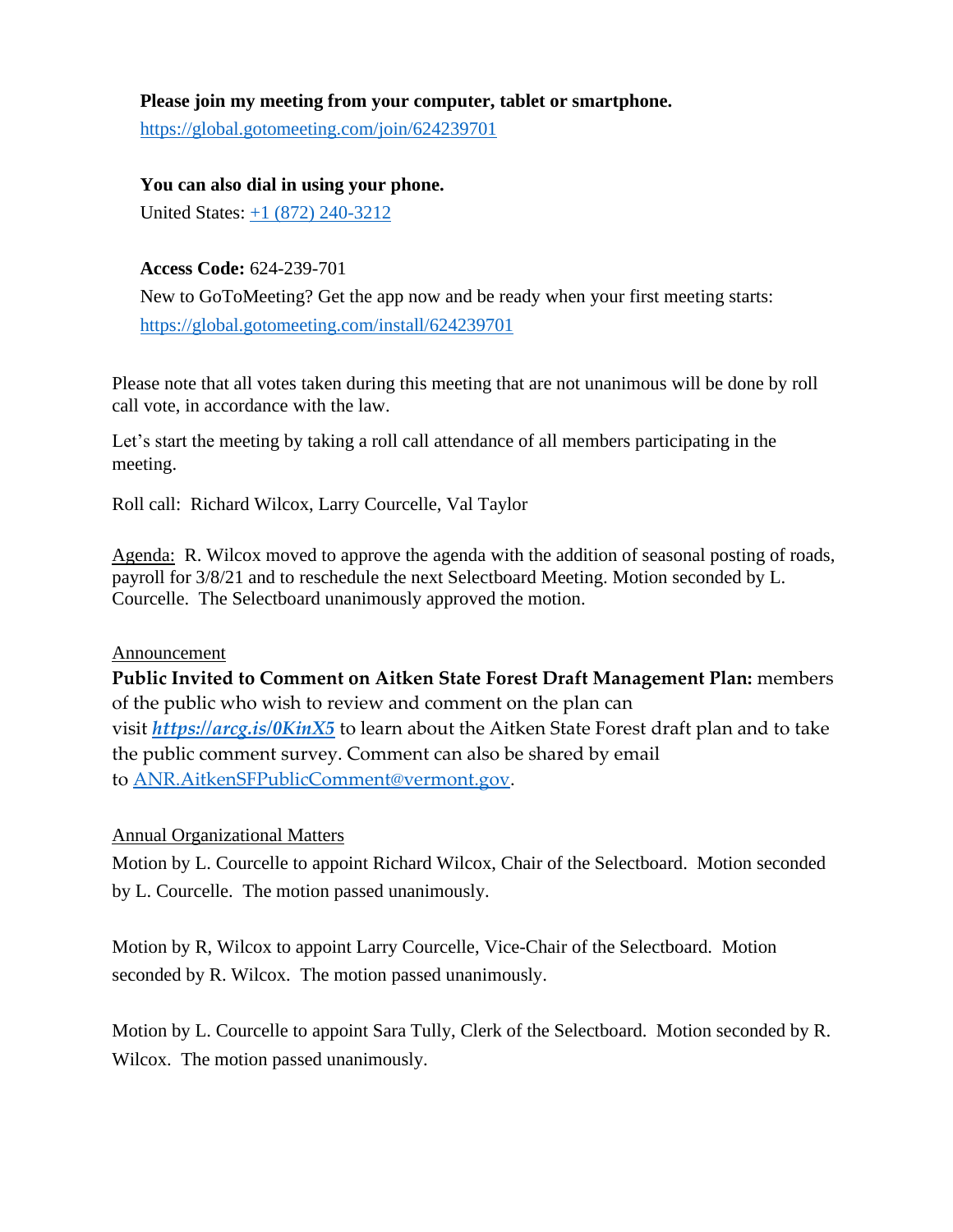Motion by R. Wilcox to set the regular Selectboard meetings on the second and fourth Mondays of the month. Motion seconded by L. Courcelle. The motion passed unanimously. A calendar of 2021 meetings was provided with a few dates rescheduled around holidays.

Motion by R. Wilcox to adopt the Rules of Procedure for Selectboard Meetings. Motion seconded by L. Courcelle. The motion passed unanimously. The Selectboard reviewed the Purchasing Policy for the town.

Motion by L. Courcelle to identify the Rutland Herald as the newspaper of general circulation the town will utilize for town business.

Motion by R. Wilcox to appoint Justin Lindholm, Larry Courcelle and Richard Wilcox to be the Fence Viewers. Motion seconded by L. Courcelle. The motion passed unanimously.

Motion by L. Courcelle to appoint Rod MacCuiag, the Pound Keeper and Animal Control Officer. Motion seconded by V. Taylor. The motion passed unanimously.

Motion by L. Courcelle to appoint Bill Ellis the Tree Warden. Motion seconded by V. Taylor. The motion passed unanimously.

#### *Policy Adoption:*

*Open Meeting Law Policy* The Selectboard reviewed the Open Meeting Law. S. Tully presented the Open Meeting Law Compliance Policy which outlines how Mendon will meet the requirements of the Open Meeting Law. Motion by R. Wilcox to adopt the Open Meeting Law Policy. Motion seconded by L. Courcelle. The motion passed unanimously.

*Town Road and Bridge Standards* The Selectboard tabled the adoption of the Town Road and Bridge Standards until the next meeting.

*2021-2022 Goals and Objectives* S. Tully presented the 2021-2022 Goals and Objectives for the Selectboard to review and prioritize. The Selectboard will provide feedback for the next meeting.

#### Administrative Matters

*Selectmen's Orders* were reviewed. Motion by R. Wilcox to approve pay orders for 3/8/21 for \$30,776.14 and approve payroll in the amount of \$9,398.20 for the period ending 03/06/2021. Motion seconded by L. Courcelle. The motion passed unanimously.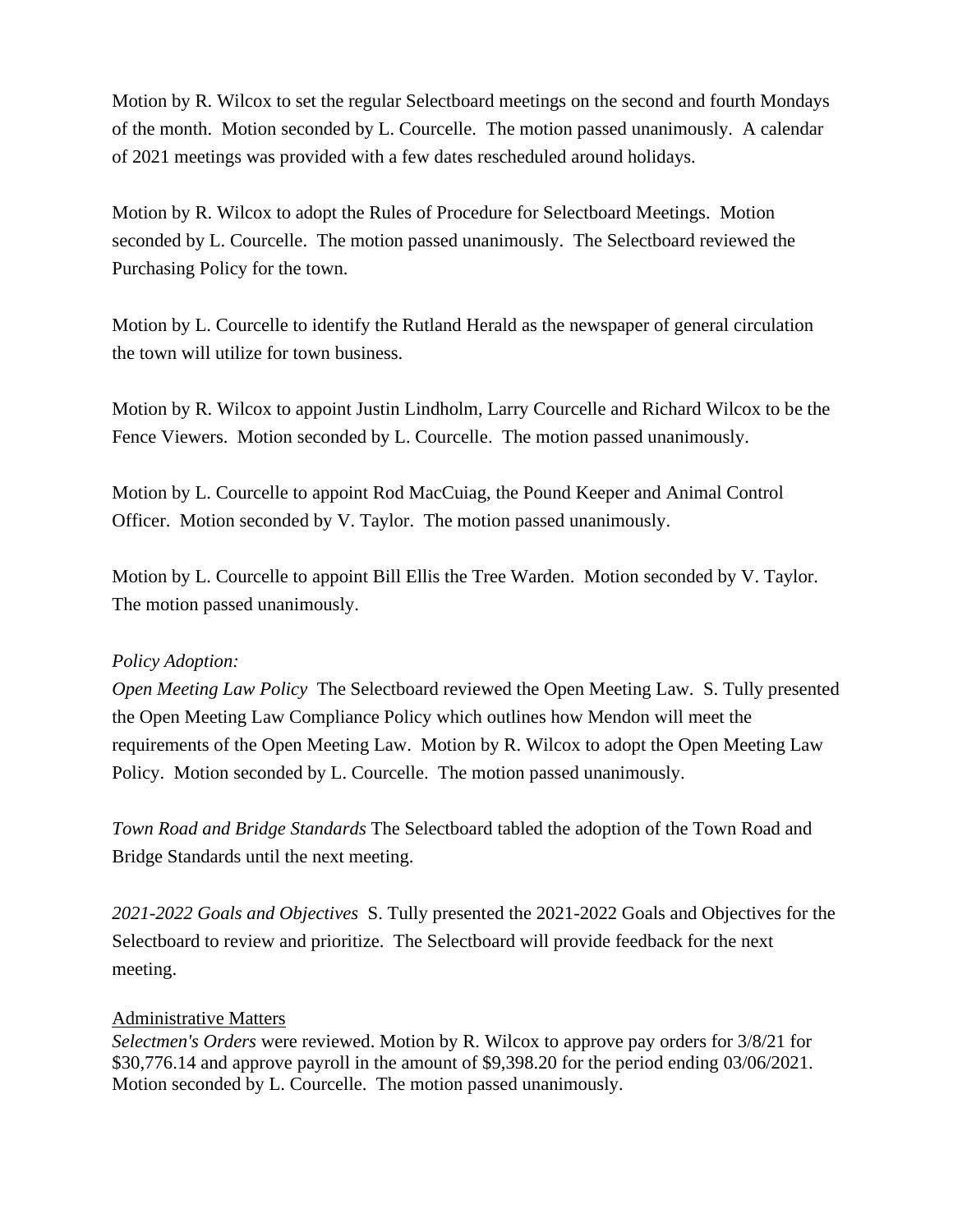Minutes of Previous Meeting: R. Wilcox moved to approve the minutes of 2/23/21 and 3/1/21. Motion seconded by L. Courcelle. The motion carried.

## Business

*Selectboard Meeting* Due to a scheduling conflict the next Selectboard Meeting for regular business will be held March 23, 2021 at 5:30 PM.

*Seasonal Road Posting* S. Tully reported Bill Ellis, Road Commissioner posted seasonal weight restrictions on all Mendon roads on March 8, 2021. These restrictions will remain until May  $15<sup>th</sup>$ .

*Recap Town Meeting* The Informational Meeting was attended by approximately 40 people. Historically approximately 60 people attend Town meeting when it is held in person. N. Gondella reported a higher than normal turnout for voting with 136 ballots returned by mail or early voting and 100 people voted in person at the polls. L. Courcelle commented that the everyone that they did a great job at the election.

*Mendon on the Move Community Visit* The Mendon on the Move Community Visit is scheduled for march 24<sup>th</sup> at 6 PM. All are welcome to attend. Information can be found on the town's website with links to the Mendon on the Move website.

*Otter Creek Communications Union District* A. O'Connor from the Rutland Regional Planning Commission presented an overview of the Otter Creek Communications Union District (OCCUD). The purpose of the OCCUD is to expand broadband throughout the district including remote and rural locations. The OCCUD is a municipal entity, but can not use taxpayer money from member towns. The Selectboard must approve joining the OCCUD and adopt a resolution to be part of the communication union district planning and for the properties in Mendon to opt in when the service becomes available. The state is committed to increasing broadband service in VT to 100/100 service. It is anticipated that there will federal funding coming to VT with the passage of the American Rescue Plan Act. The Selectboard reviewed the internet service currently available in Mendon with only 5 properties with 100/100 service. The Selectboard will send any additional questions to A. O'Connor and will warn the adoption of the Resolution at the next meeting.

*Firearms Discharge Ordinance* The Selectboard has warned a Public Hearing to provide an opportunity for the public to express their views regarding the adoption of the proposed Firearm Discharge Ordinance. The draft ordinance can be found on the Mendon website at